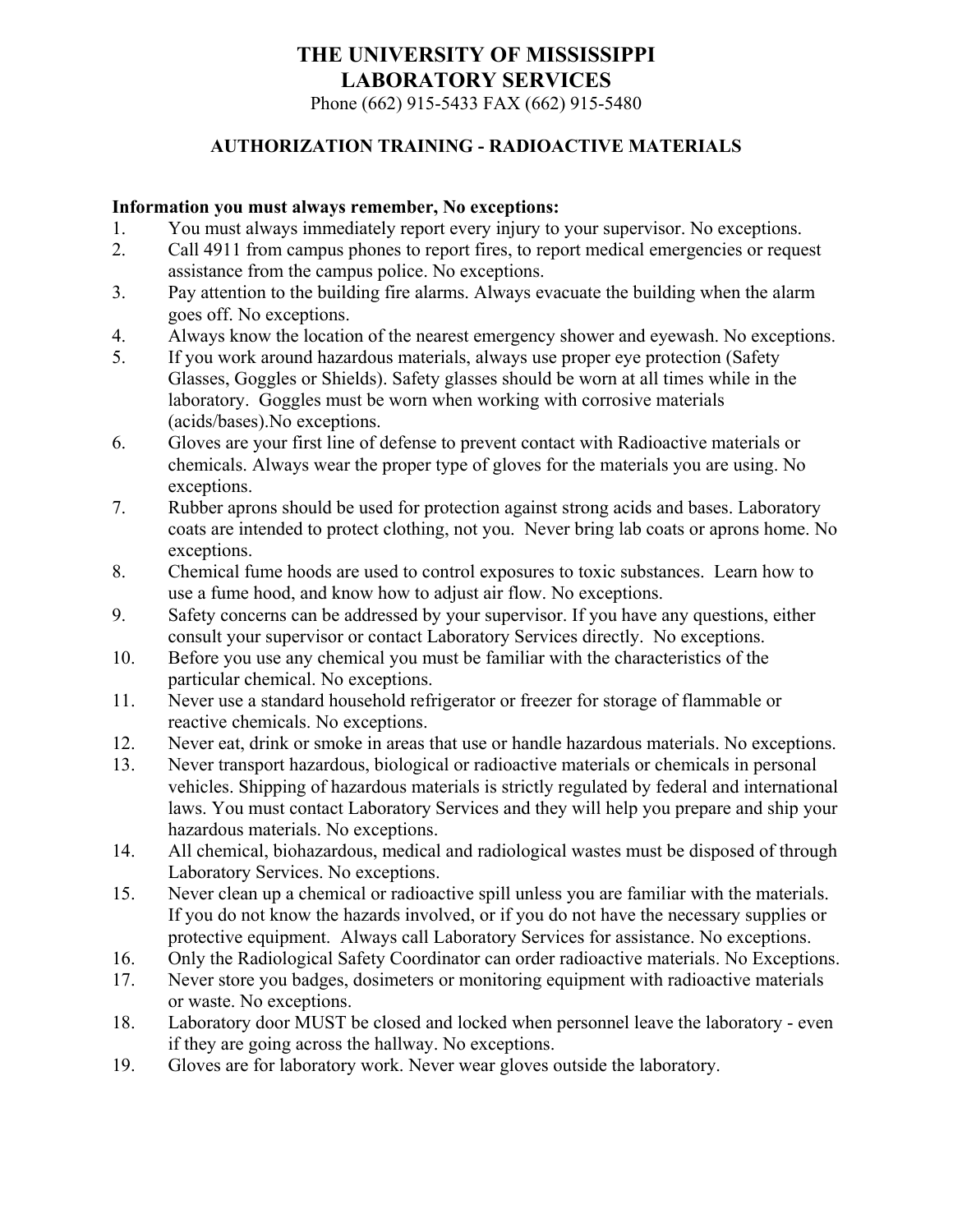Phone (662) 915-5433 FAX (662) 915-5480

#### **AUTHORIZATION TRAINING - RADIOACTIVE MATERIALS**

#### **Handling Radioactive Materials**

 Minimize your exposure time.... Increase your distance to the material... Make Plans to Control Contamination.... Use Shielding.... Keep your exposure **A**s **L**ow **as R**easonably **A**chievable (**ALARA**).

You should fully understand the hazardous characteristics of the specific materials and chemicals that you use. A manufacturer's MSDS can be a good source of information on the hazards associated with a specific material, and it will give personal protective equipment information.

Always be aware of any warning signs on containers.

At a minimum, you should know:

- 1. The minimum quantity of material that is toxic or hazardous;
- 2. The specific routes of entry that can cause injury through the skin or eye, by ingestion, by inhalation, through injection;
- 3. The type(s) of hazard(s) corrosive, explosive, flammable, reactive, sensitizer, toxic.
- 4. The types of injury the material can cause acute toxicity, chronic toxicity, carcinogen, mutagen, teratogen;
- 5. The symptoms of over-exposure as well as the target organs that may be involved;
- 6. The physical characteristics of the material physical state (solid, liquid, gas), vapor density, vapor pressure, flammability;
- 7. Chemical compatibility and incompatibilities;
- 8. What personal protective equipment (PPE) is recommended to safely work with the materialincluding Fume Hoods.

To protect yourself from unnecessary exposures, you should adopt the following safe work practices:

- 1. Always try to work in a fume hood whenever possible;
- 2. Never work alone when handling hazardous materials;
- 3. Always keep your work area clean;
- 4. Always wear eye protection;
- 5. Always wear a clean laboratory coat;
- 6. Always wear the proper type of gloves for the materials you are handling;
- 7. Always wash your hands before leaving your work area, and before eating, drinking, or using the bathroom;
- 8. Always label every container that holds hazardous materials;
- 9. Always keep storage containers closed, and the lids tightly secured, when they are not in use.
- 10. Always segregate hazardous materials and keep incompatible materials apart;
- 11. Always contact Laboratory Services for hazardous materials disposal services, to ask questions, to raise concerns, to review your protocols, to ship your hazardous materials......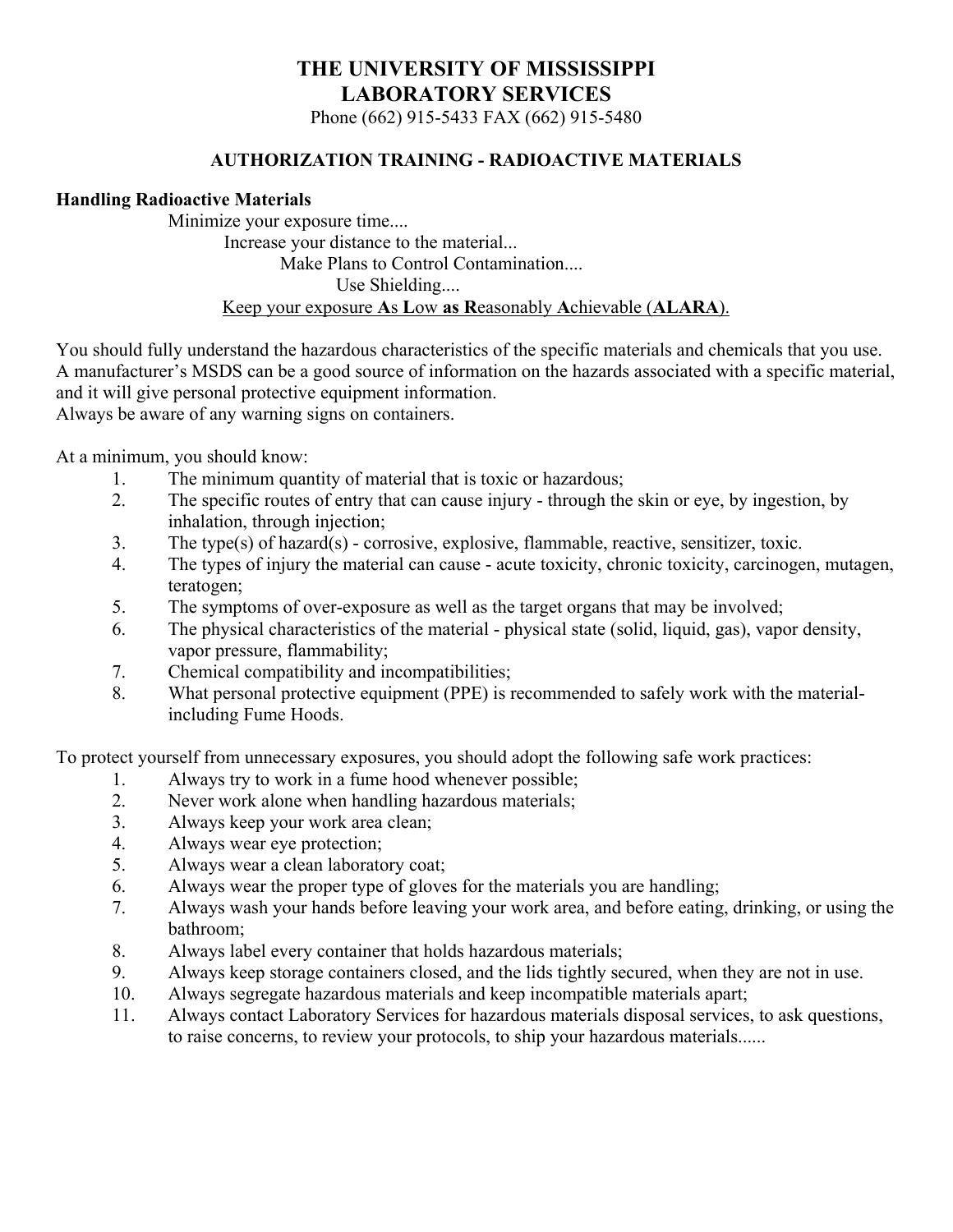Phone (662) 915-5433 FAX (662) 915-5480

#### **AUTHORIZATION TRAINING - RADIOACTIVE MATERIALS**

#### **Shipping Hazardous Materials**

Shipping packages containing hazardous materials or dangerous goods will always be an important part of the freight business. Likewise, the use of hazardous materials will always be an important part of scientific research. On occasion, it becomes necessary to ship hazardous materials to another researcher, to another university, to another research facility, or even to a manufacturer. These hazardous materials can include compressed gasses, flammable liquids and solids, oxidizers, poisons, corrosive materials, radioactive and biological materials and even dry ice.

Federal hazardous materials regulations (49 CFR parts 171-180) have outlined specific shipping requirements for these hazardous materials. If these materials are offered for transport by a commercial carrier (FedEx, Airborne, UPS), the shipment becomes regulated by the Department of Transportation (DOT) and sometimes by international agencies. When materials are shipped out of the country, items that may not be considered hazardous in the United States may be classified as hazardous in other countries. To comply with shipping regulations, these hazardous materials must be properly classified, documented, packaged, and handled. For shipments of biological and radioactive materials, transport or export permits and/or authorization may be required prior to shipment.

Failure to meet these regulatory requirements may result in citations, fines and/or imprisonment. Fines to the University can range from \$250 to \$500,000 per violation. In addition, individual researchers and shippers may be subject to criminal penalties of up to \$500,000 and five years imprisonment. Federal law also requires that anyone who is involved in or responsible for preparing or transporting a hazardous material must have DOT training and certification. No one is exempt from these federal transportation requirements.

Laboratory Services personnel (5433) will provide assistance with package selection, material classification and documentation. Please fill out and FAX a Hazardous Materials Transportation and Information Form, then call for an appointment to have a package prepared for transport.

Laboratory Services should be contacted the day before you want to ship hazardous materials. You must contact Laboratory Services no later than 9:30 AM on the day that you want to ship hazardous material. The material and appropriate packaging must be at Laboratory Services no later than 11:00 on the shipping day.

Most materials intended for domestic delivery are ready for shipment in 30 minutes or less. Additional time may be required for overseas packages. Also, even if we can have a package ready for shipment, prior arrangements must be made with most carriers to have these materials picked up. For example, if you call us at 1:45pm needing assistance in getting a package ready, there is only a small chance that Federal Express will arrange for a pick up of the materials that afternoon. Hazardous materials cannot be picked up at drop-off locations. They must be received from an individual.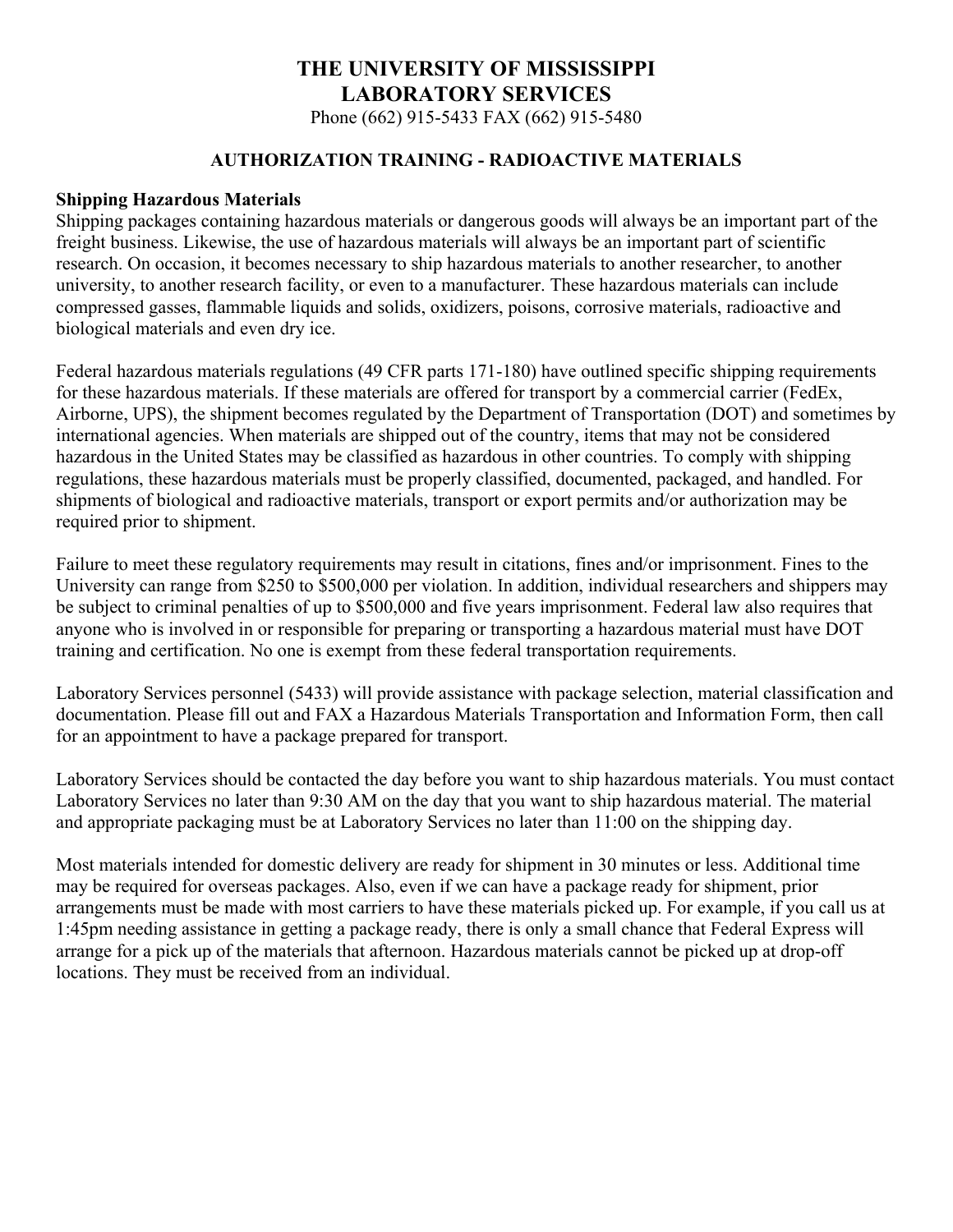Phone (662) 915-5433 FAX (662) 915-5480

#### **AUTHORIZATION TRAINING - RADIOACTIVE MATERIALS**

#### **Radioactive Waste in your lab**

All radioactive waste should be stored in containers supplied by, or approved by, the Radiation Safety Officer.

#### **Storage Requirements**

- 1. Post a sign to designate your accumulation area.
- 2. The waste must be placed in containers that are in good condition,
- 3. The waste must be compatible with the containers,
- 4. The containers are closed or covered when the generator is not adding or removing waste, and,
- 5. The accumulation area MUST be at or near any point of generation.

#### **Label Requirements**

- 1. The containers must be marked with the words "Radioactive Wastes" and other words that identify the contents, and,
- 2. Each container must be labeled with the full name of the chemical components, the isotope and the activity. No abbreviations of the chemical component is acceptable.

#### **What else you need to know...**

- Segregate waste chemicals by compatibility
- Designate a single location for the storage of radioactive waste.
- Find a location out of the way of normal lab traffic, but still accessible to employees.
- Whenever possible, keep waste in secondary containers (trays, buckets, etc.)
- Fully Label the containers.
- Fume hoods should not be used as designated waste storage areas.
- Call Laboratory Services (915) 5433 to have waste materials removed.

### **Security Issues:**

**Make sure all Radioactive Material Labs are locked when unattended.** 

**Question the presence of any unknown or unauthorized person.** 

**Secure all Radioactive Materials when not being used.** 

Dispose of Radioactive Wastes to minimize quantities of hazardous materials in your lab.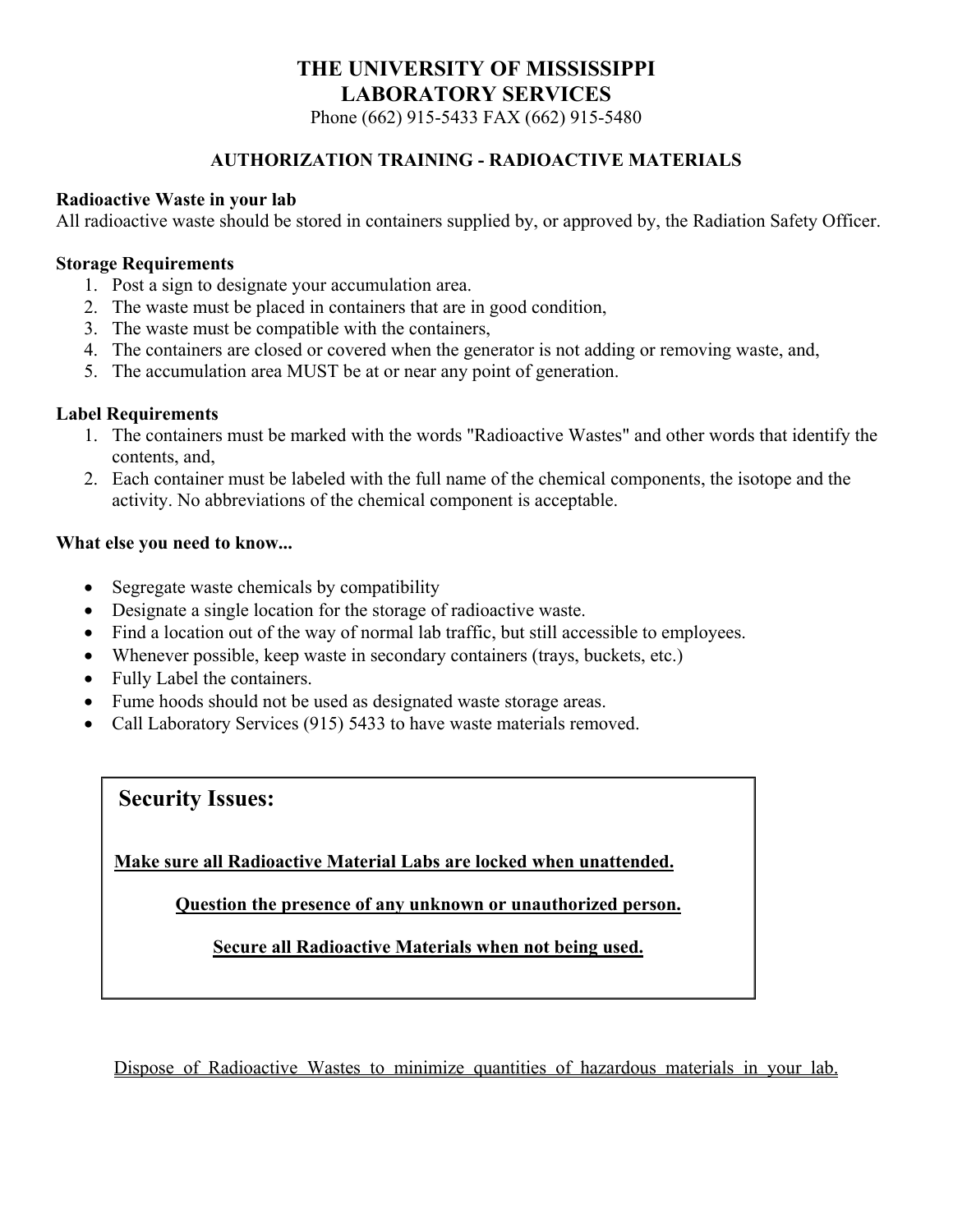Phone (662) 915-5433 FAX (662) 915-5480

#### **AUTHORIZATION TRAINING - RADIOACTIVE MATERIALS**

#### **HOW TO PURCHASE RADIOACTIVE MATERIALS**

#### **Radioactive Materials can only be ordered by and shipped to Laboratory Services**

Training and Authorization is **REQUIRED** Before Laboratory Services Will Order Your Radioactive Materials.

Before Radioactive Materials can be purchased for a Principle Investigator (PI), each PI must obtain an Authorization to use Radioactive Materials by:

- 1. Completing Radiological Safety Training Materials,
- 2. Submitting the application for Authorization to Use Radioactive Materials to the Laboratory Servicest; and,
- 3. The PI must submit an Application for Radioisotope use in a Location.

The Radiation Safety Officer (RSO) will review the applications with the PI and may grant preliminary approval or indicate that the application will require approval by the Radiation Safety Committee before the project can begin. If the PI receives Authorization to use Radioactive Materials and the Laboratory has been "approved" for use of Radioactive Materials, the PI may submit a Radioactive Material Purchase Application.

#### **ORDERING RADIOACTIVE MATERIALS**

#### **Only Laboratory Services may order, ship or receive Radioactive Materials.**

- 1. Complete A Radioactive Material Purchase Application The Principle Investigator should complete, sign & date the form - including the Cost Center Number signed by the Signatory Officer. Return the form to the Laboratory Services for review and approval.
- 2. Wait for Approval The RSO, after review of the application, will notify the applicant of preliminary approval. In cases involving unusual or hazardous use of radioactive materials, the applicant is notified of final approval after review of the application by the Radiation Safety Committee (RSC).
- 3. Purchase and Receipt of Radioactive Material When the application is approved, the material will be ordered. Most Radioactive Material is received within two working days of the order.
- 4. Delivery of Radioactive Material When the Radioactive Material is received by Laboratory Services, the order will be checked for leakage and the material will be added to the University Inventory. Laboratory Services will call to inform you that you may pick up the material and the associated paperwork at the Laboratory Services Main Office.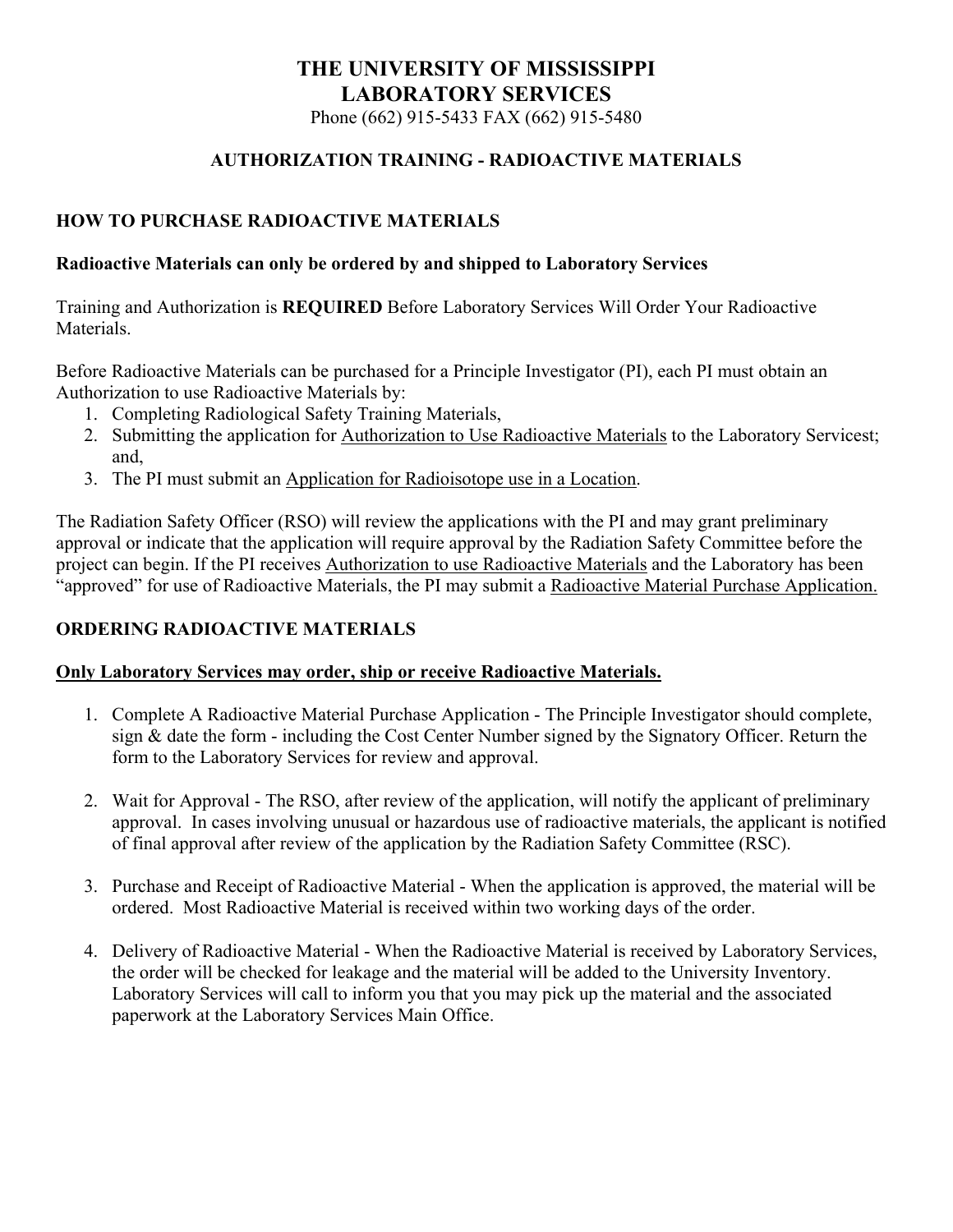Phone (662) 915-5433 FAX (662) 915-5480

#### **AUTHORIZATION TRAINING - RADIOACTIVE MATERIALS**

#### **EMERGENCY PROCEDURES FOR RADIOACTIVE MATERIAL SPILLS**

#### **Minor Spills**

- 1. Notify: Notify persons in the area that a spill has occurred.
- 2. Prevent the Spread: Cover the spill with absorbent paper or matting.
- 3. Clean Up: Use disposable gloves and if necessary, remote handling tongs. Carefully fold the absorbent paper or matting. Insert into a plastic bag and dispose of in the radioactive waste container. Also insert all other contaminated materials, such as disposable gloves, into the plastic bag.
- 4. Survey: Survey the area around the spill, hands and clothing for contamination. Use either a low range, thin window GM survey meter or perform a wipe test.
- 5. Report: Report incident to the Radiation Safety Officer (915-5433).

#### **Major Spills**

- 1. Clear the Area: Notify all persons not involved in the spill to vacate the room.
- 2. Prevent the Spread: Cover the spill with an absorbent, but do not attempt to clean it up. Confine the movement of all personnel potentially contaminated to prevent the spread.
- 3. Shield the Source: If possible, the spill should be shielded, but only if it can be done without further contamination or without significantly increasing your radiation exposure.
- 4. Close the Room: Leave the room and lock the door(s) to prevent entry.
- 5. Call for Help: Notify the Radiation Safety Officer (915-5433) immediately.
- 6. Personnel Decontamination: Contaminated clothing should be removed and stored for further evaluation by the Radiation Safety Officer. If the spill is on the skin, flush thoroughly and then wash with mild soap and lukewarm water.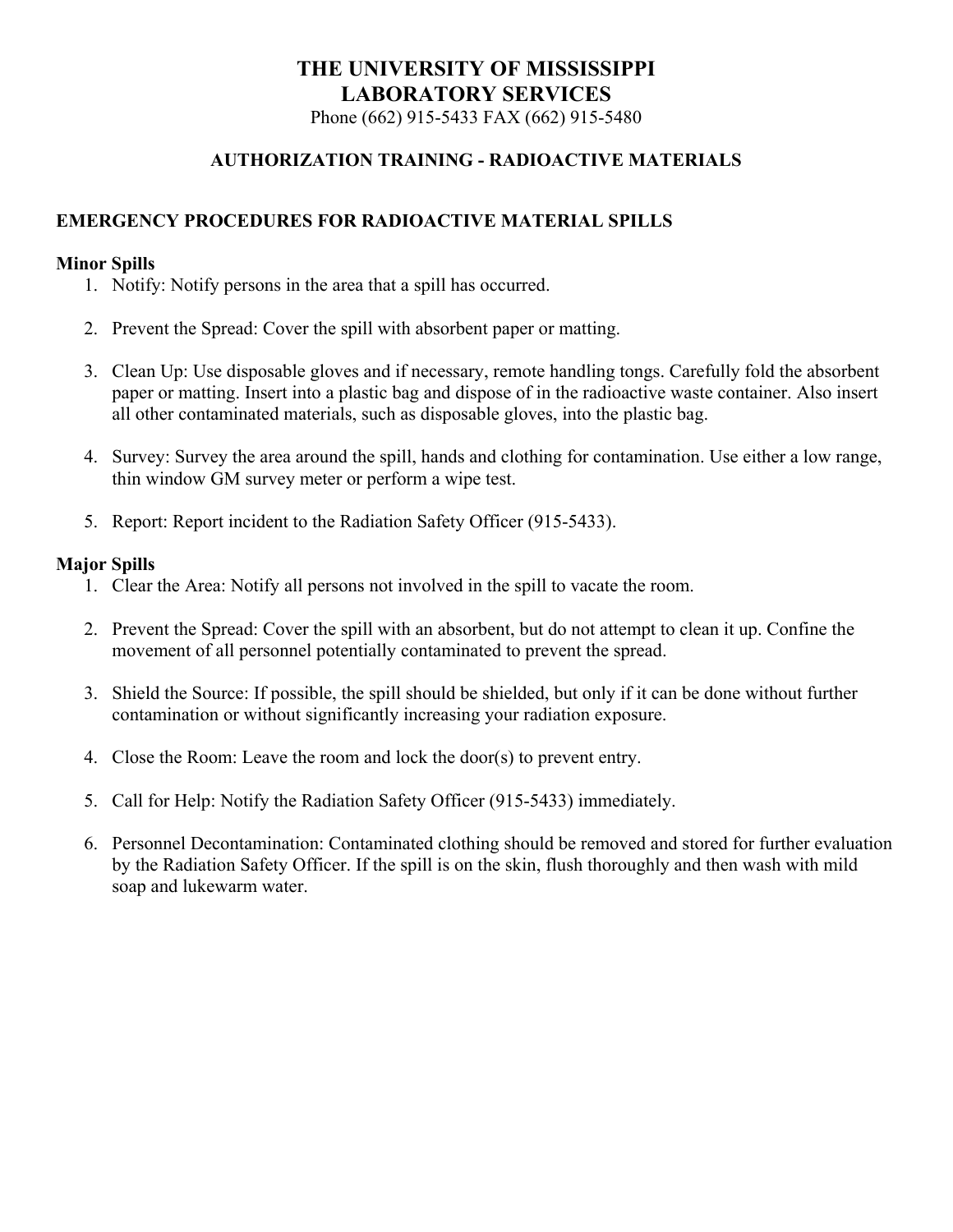Phone (662) 915-5433 FAX (662) 915-5480

#### **AUTHORIZATION TRAINING - RADIOACTIVE MATERIALS**

#### **Excerpts from the University of Mississippi Radiological Safety Manual**  *Refer to the full manual or University Policy for the complete text of the regulations*

The Radiological Safety regulations and procedures apply to all persons, who receive, possess, use, or seek to dispose of radioactive materials or radiation producing devices or sealed sources on the University of Mississippi's Oxford campus, with the exception of the persons working for Student Health Services.

**At no time are radioactive materials or Radiation Generating Devices (X-ray generating units, Electron Capture Units, X-ray Fluorescence Units, etc.) to be acquired, used, transferred, sold, purchased, or disposed of, without prior written authorization from the Radiological Safety Coordinator of the Department of Laboratory Services.** Failure to adhere to this regulation is in direct violation of the University's Broad License and published state and local regulations.

The Radiation Safety Subcommittee is a subcommittee of the Health and Safety Committee. The Radiation Safety Subcommittee will advise and make specific recommendations to the Health and Safety Committee on all matters pertaining to radiological safety. Subcommittee approval of health and safety measures must be obtained in writing before any project involving radioactivity or radiation producing devices are initiated.

Radioactivity refers to the spontaneous emission of ionizing radiation from any material (solid, liquid, or gas).

Ionizing radiation describes high energy photons (x- ray and gamma) and other high energy particles (alpha, beta, and other nucleons) which are capable of producing ionization in substances they pass through.

Radiological Safety refers to the safe use and handling of radioactivity or ionizing radiation on the University's Oxford campus; including, but not limited to, teaching, research, development and use.

The Radiological Safety Coordinator has the authority and responsibility to provide overall administrative direction for the radiation safety program of the University.

#### **All personnel (faculty, staff, guests, visiting faculty, and students) working with or handling radioactive materials or operating radiation producing devices are required to be authorized users.**

Regular Authorization is only granted to persons who are considered permanent employees of the University and is therefore restricted to full-time faculty and staff. Maintaining Regular Authorization requires that the individual attend the annual Radiological Safety Training Program. Regular Authorization is of indefinite duration, and does not need to be renewed unless revoked under extraordinary circumstances

Temporary Authorization may be granted to an applicant who meets any of the following criteria:

- 1. The applicant is not a permanent employee of the University
- 2. The applicant has not had adequate training, or
- 3. The applicant is a student of the University.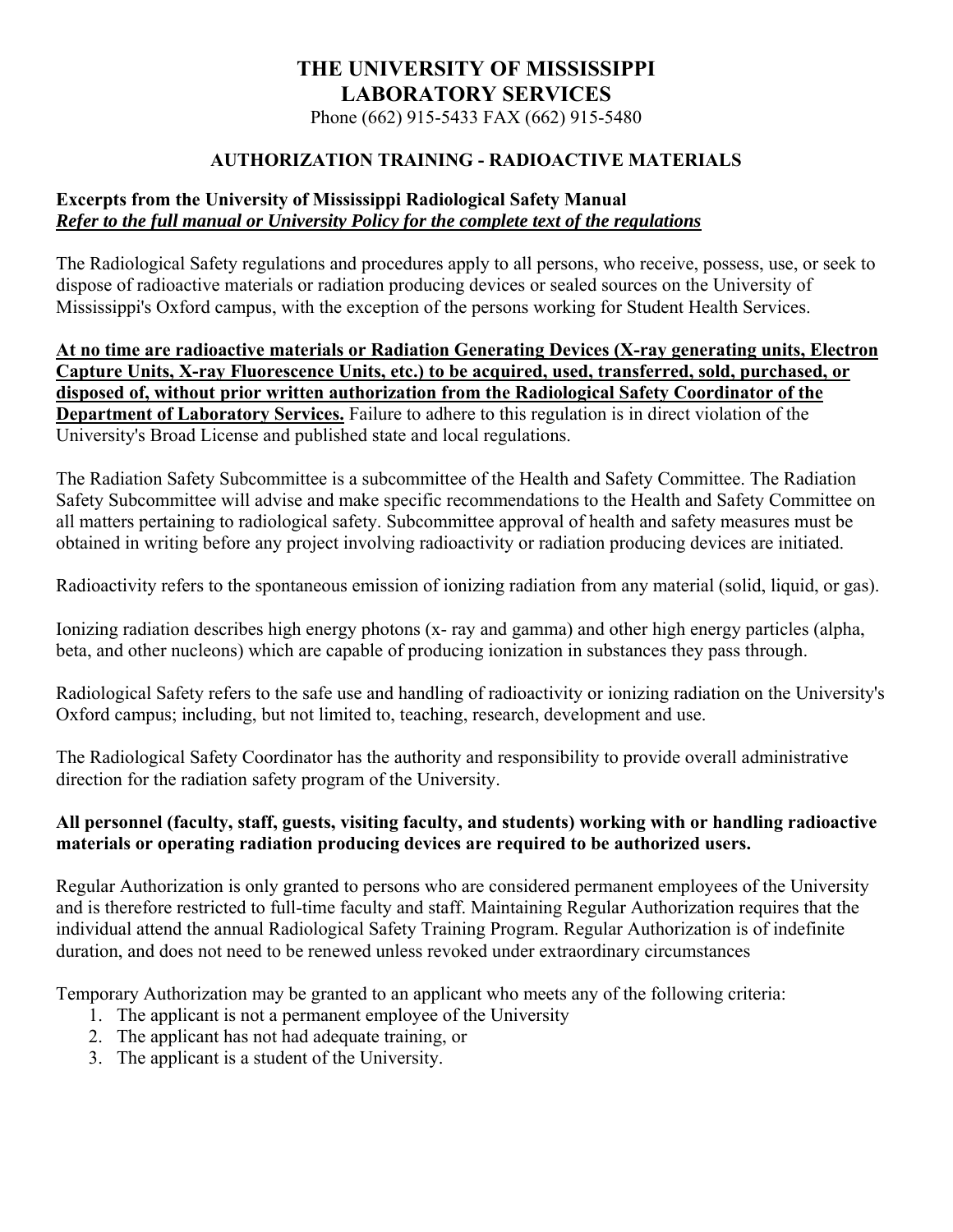Phone (662) 915-5433 FAX (662) 915-5480

#### **AUTHORIZATION TRAINING - RADIOACTIVE MATERIALS**

#### **Excerpts from the University of Mississippi Radiological Safety Manual**  *Refer to the full manual or University Policy for the complete text of the regulations*

ALL procurement of radioactive materials, whether by purchase, loan, transfer, or gift, MUST receive authorization from the Department of Laboratory Services through the Radiological Safety Coordinator. All purchases of Radiation Generating Devices (x-ray machines, electron microscopes, etc.) require prior consultation with and approval from the Radiological Safety Coordinator and the State of Mississippi / Division of Radiological Health. The State of Mississippi does not recognize NRC "LICENSE EXEMPT" quantities of radioactive materials.

Radioactive materials and radiation generating devices will not be transferred from one department or authorized laboratory to another or off campus without prior approval of the Radiological Safety Coordinator.

Radioactive materials may NOT be disposed of by an authorized user or an unauthorized person directly into the sanitary sewage system, into the atmosphere, into laboratory drainage systems, or into regular trash baskets.

Personnel Monitoring - The University and all people covered by this manual shall use procedures or controls that will allow the occupational and public doses to radiation to be As Low as Reasonably Achievable.

Thermo Luminescent Dosimetry (TLD) is the primary form of personnel radiation exposure monitoring used on campus.

**Occupational Dose Limits for Adults** - An annual limit, which is the more limiting of:

- a. The total effective dose equivalent to being equal to 5 rems (0.05 Sv); or
- b. The sum of the deep dose equivalent and the committed dose equivalent to any individual organ or tissue other than the lens of the eye being equal to 50 rems (0.5 Sv).

The annual limits to the lens of the eye, to the skin, and to the extremities which are:

- a. An eye dose equivalent of 15 rems (0.15 Sv), and
- b. A shallow dose equivalent of 50 rems (0.5 Sv) to the skin or to any extremity.

#### PERSONS UNDER 18 YEARS OF AGE WILL NOT BE ALLOWED TO ENTER, OR TO WORK IN, AN AREA WHERE RADIOACTIVE MATERIALS OR RADIATION PRODUCING DEVICES ARE USED, STORED OR OPERATED.

Dose to an Embryo/Fetus, Regulations for Control of Radiation in Mississippi, Part 801.D.208 - The [University] shall ensure that the dose to an embryo/fetus during the entire pregnancy, due to occupational exposure of a declared pregnant woman does not exceed 0.5rem (5 millisieverts). Declared Pregnant Womanmeans a woman who has voluntarily informed her employer, in writing, of her pregnancy and the estimated date of conception.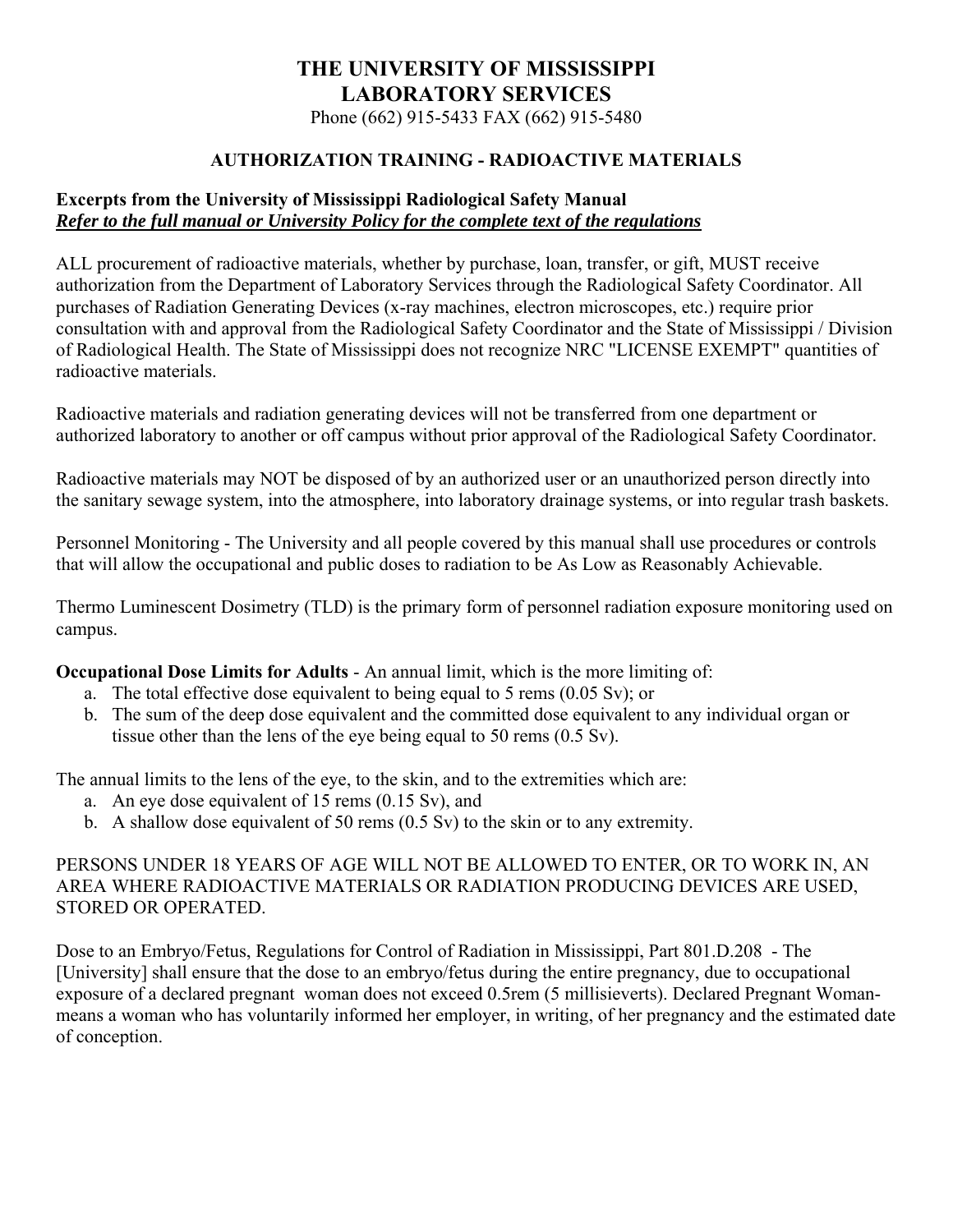Phone (662) 915-5433 FAX (662) 915-5480

#### **AUTHORIZATION TRAINING - RADIOACTIVE MATERIALS**

#### **Excerpts from the University of Mississippi Radiological Safety Manual**  *Refer to the full manual or University Policy for the complete text of the regulations*

Personnel will wear an appropriate monitoring device (TLD) when any of the following apply:

- 1. Any person entering an occupational radiation environment in which they are likely to receive in excess of 10% of the Maximum Permissible Dose allowed by regulation of penetrating ionizing radiation will be required to wear a Dosimeter appropriate to the type and energy of the radiation to be encountered.
- 2. Any person working with Beta emitters of energy greater than 0.25 MeV, which does not Include Low Energy Radioisotopes such as H-3, C-14, S- 35, C1-36, Ca-45, and Ni-63.
- 3. Any person working with Neutron sources of any type.
- 4. Any person working with Gamma Emitters of any type.
- 5. Any person working with X-ray producing devices or sources.

Persons are to wear only the dosimeters assigned to them by the Department of Laboratory Services. Dosimeters are to be stored away from sources of radiation, excessive heat, and moisture when not being worn by personnel for monitoring purposes. Dosimeters are to be worn only when engaged in the occupation which requires monitoring. Persons assigned Dosimetry are not to wear dosimeters assigned by the Department of Laboratory Services during diagnostic or therapeutic radiation exposure.

Laboratories in which there are sources capable of delivering whole body exposures in excess of 5 mr/hr (0.05 mSv/hr) must have on hand in the laboratory and in good operating condition, a calibrated monitoring instrument capable of measuring the exposure or dose rate for the radiation type to be encountered.

**Annual Exposure Reports** will be provided to monitored personnel upon request, or when any portion of a fiscal year's dose recorded exceeds 1mSv (100mrem) TEDE or 1 mSv (100 mrem) to any individual organ or tissue. Terminated personnel, monitored during the calendar year of their termination, will receive one final notice of exposure upon request or on the same schedule given for current personnel.

Caution Signs and Labels - Mississippi State Department of Health Form No. 935, "Notice to Employees," will be conspicuously displayed near every entrance and exit in each area where radiation generating devices or radioactive materials are used.

**RADIATION GENERATING DEVICES** - This category of ionizing radiation producing devices will include, but not be limited to, x-ray generating units, x-ray diffraction apparatus, electron microscopes, x-ray fluorescence units, and comparable devices. All persons seeking to use, operate, or possess ionizing radiation producing devices will be approved by the Radiation Safety Subcommittee.